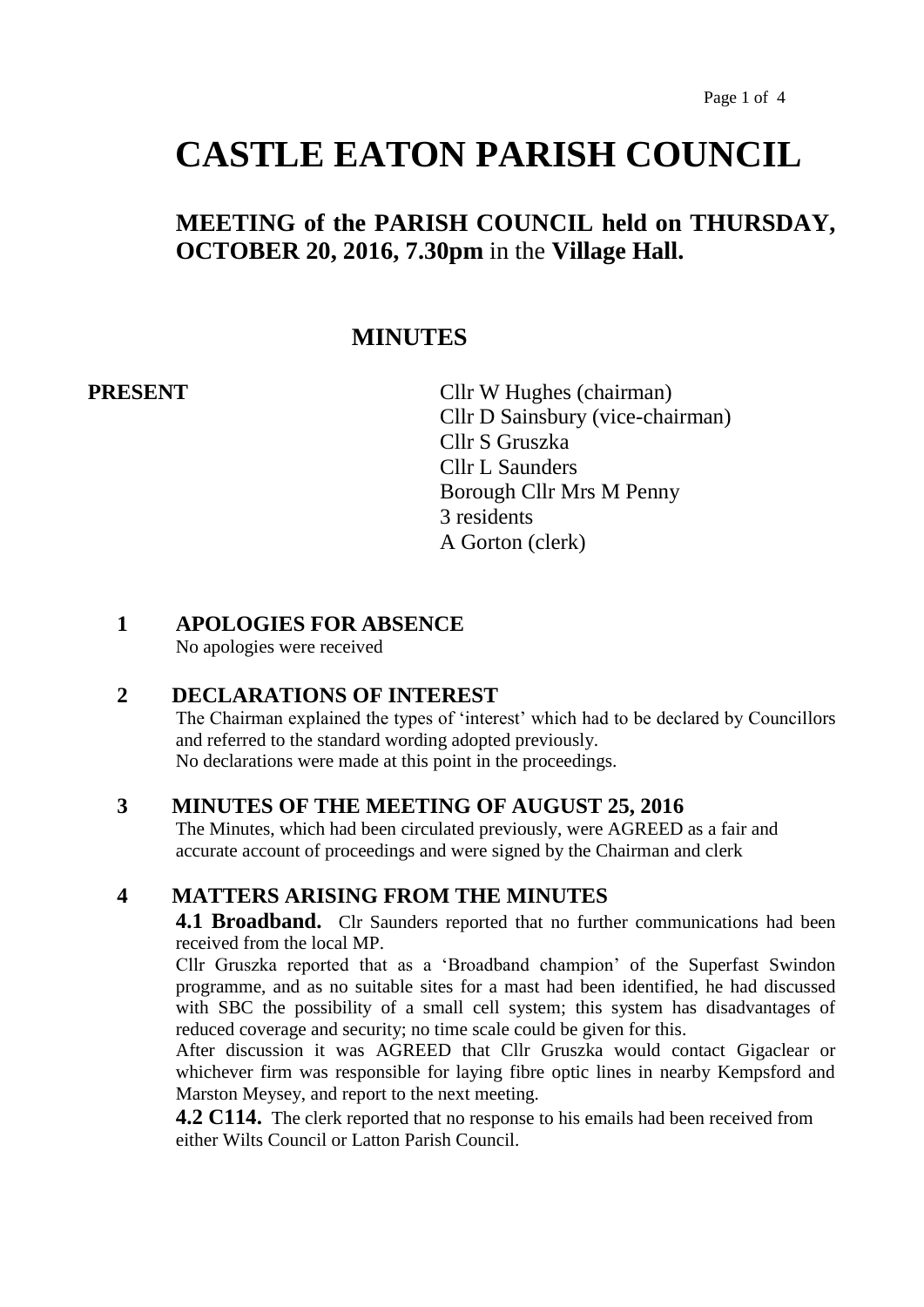Cllr Penny described her correspondence with SBC Highways, and had now provided the clerk with the name of a person to contact directly within Wilts Council.

### **5 RESIGNATION OF COUNCILLOR**

5.1 The Chairman reported the resignation from the Parish Council of Barry James. The Parish Council recorded unanimously their thanks to Mr James for his service over 20 years and wished him well for the future.

5.2 Describing the two-stage process, the Chairman reported that Election Notices had been posted on the Notice Board and the website. He explained that if no call for an election had been made to the Returning Officer, the Parish Council moved to the next stage, which is of co-option.

It was AGREED that the final date for receiving expressions of interest for co-option to the Parish Council would be November 24, 2016

#### **6 TRANSFER OF SERVICES**

The Chairman explained previous discussions about transfer of services from SBC to Parish Councils and this Parish Council's decision at that time. However, it is necessary to look again at this.

The clerk reported the services which SBC intend to stop, ie street cleaning, low-level graffiti removal, certain outbreaks of fly-tipping, litter and waste bin emptying.

Cllr Penny stated that 'fly-tipping' includes the removal of dead animals.

Cllr Sainsbury considered that removal of fly-tipping materials was complex and should not be undertaken by the Parish Council: specialist personnel and equipment was necessary, as well as appropriate disposal sites. He mentioned that the lay-by on the C114 towards Lushill was a 'popular' place for fly-tipping; usually it is builders' waste but may be hazardous.

Cllr Saunders considered that removal of asbestos products could not be undertaken by the Parish Council.

The Chairman summarised the above, stating that as a small Council without staff, resources or equipment, or the means of managing the problem, transfer of this service was not possible. He drew attention to the possibility of grass cutting to verges at Church View and the clerk was instructed to enquire of David Newman Contractors Ltd if this could be included in his annual programme of grounds maintenance. The Chairman wondered, too, if small Parish Councils nearby might consider some form of co-operative activity to provide the services now mentioned by SBC.

As no formal statement had been received from SBC it was AGREED that no further action should be taken at this time.

#### **7 NEIGHBOURHOOD PLAN**

The Chairman reported the Strategic Housing Land Availability Assessment correspondence from SBC. This had been circulated to all Councillors. Mrs Penny outlined its purpose and ramifications for identified sites.

As this was inter-connected to the Neighbourhood Plan the Chairman asked if Councillors had had opportunity to consider discussions at previous meetings. He estimated that creation of a Neighbourhood Plan would take 3-4 years, would be a very demanding task and he questioned the benefits for this parish.

Cllr Penny described the vulnerability of the Parish Council vis-à-vis developers looking for sites unless a Neighbourhood Plan is in existence.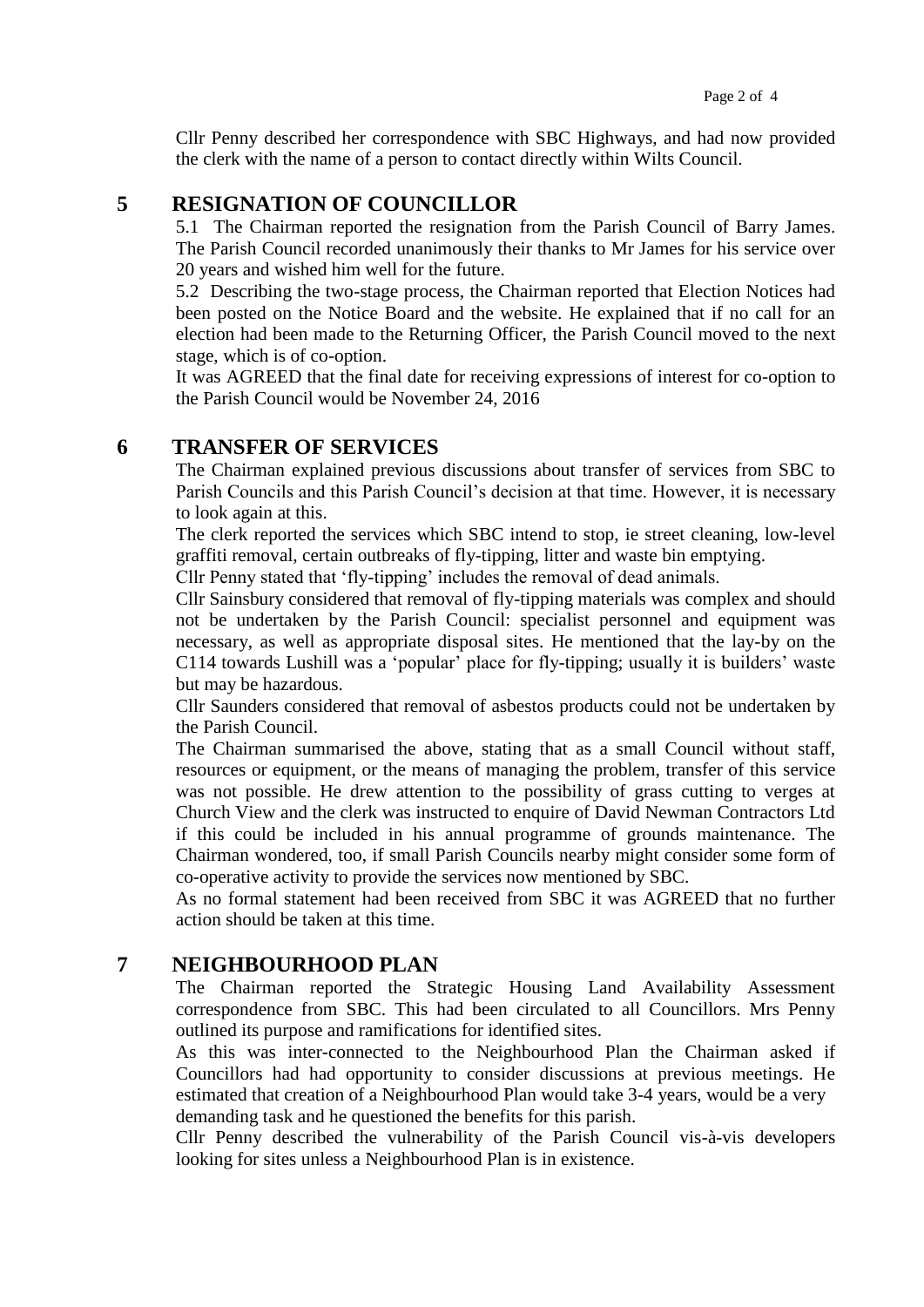#### Page 3 of 4

It was AGREED that K Phimister of SBC Forward Planning Dept should be invited to the next meeting to discuss this further.

#### **8 COMMUNITY BENEFIT FUND**

The Chairman outlined the proposal that had been put forward by a resident since the last Parish Council meeting. Details had been circulated and discussions held with the VCC: the latter had agreed to adopt the proposal.

It was AGREED unanimously

- (i) that the proposal be supported
- (ii) that a ceiling of £300 be allowed (the estimated cost was £289.99)

#### **RECESS**

i A resident (JP) suggested that erection of a CCTV camera at the site of most flytipping might be a deterrent or even solve the problem.

Cllr Sainsbury supported this suggestion.

Cllr Gruska suggested that an appropriate warning sign may act as a deterrent.

The Chairman put forward the possibility that if SBC will continue with fly-tipping removal, the Parish Council will consider working with them in other services.

ii A resident (BP) sought clarification of the process of creating a Neighbourhood Plan, and urged the Parish Council to include residents in any discussions about it. The Chairman gave information about the Government's publications, Cllr Gruszka gave information about SBC website, and the Chairman noted that SBC Forward Planning Dept would attend the next Parish Council meeting to take discussions further.

The Chairman described problems created by dumping garden and other waste in the River Thames and reported that he had been approached by a resident who had witnessed another resident tipping garden waste in the River. The Chairman had advised the resident to report this to Environment Agency.

### **9 PLANNING MATTERS**

The clerk reported receipt of two applications, viz.

 $S/16/1606$  – prior approval application for installation of solar panels to farm building roofs

S/16/0805 – Lushill Farm erection of a replacement shed, now approved

### **10 FINANCE**

| Bank account 01529286 balance stands at            |        |          | £56,766.41 |
|----------------------------------------------------|--------|----------|------------|
| Cheques for signature                              |        |          |            |
| <b>Castle Eaton Village Community Cttee</b>        |        |          |            |
| (fencing for playground)                           |        | 1,125.00 |            |
| David Newman Contractors Ltd (grounds maintenance) |        | 828.00   |            |
| A Gorton<br>salary                                 | 342.05 |          |            |
| expenses                                           | 16.84  | 358.89   |            |
| Post Office Ltd (PAYE to HMRC)                     |        | 70.45    |            |
| Total cheques                                      |        | 2,382.34 |            |
| Bank balance after payments                        |        |          | £54,384.07 |

This includes the sum of £615 'ring-fenced' for the defibrillator.